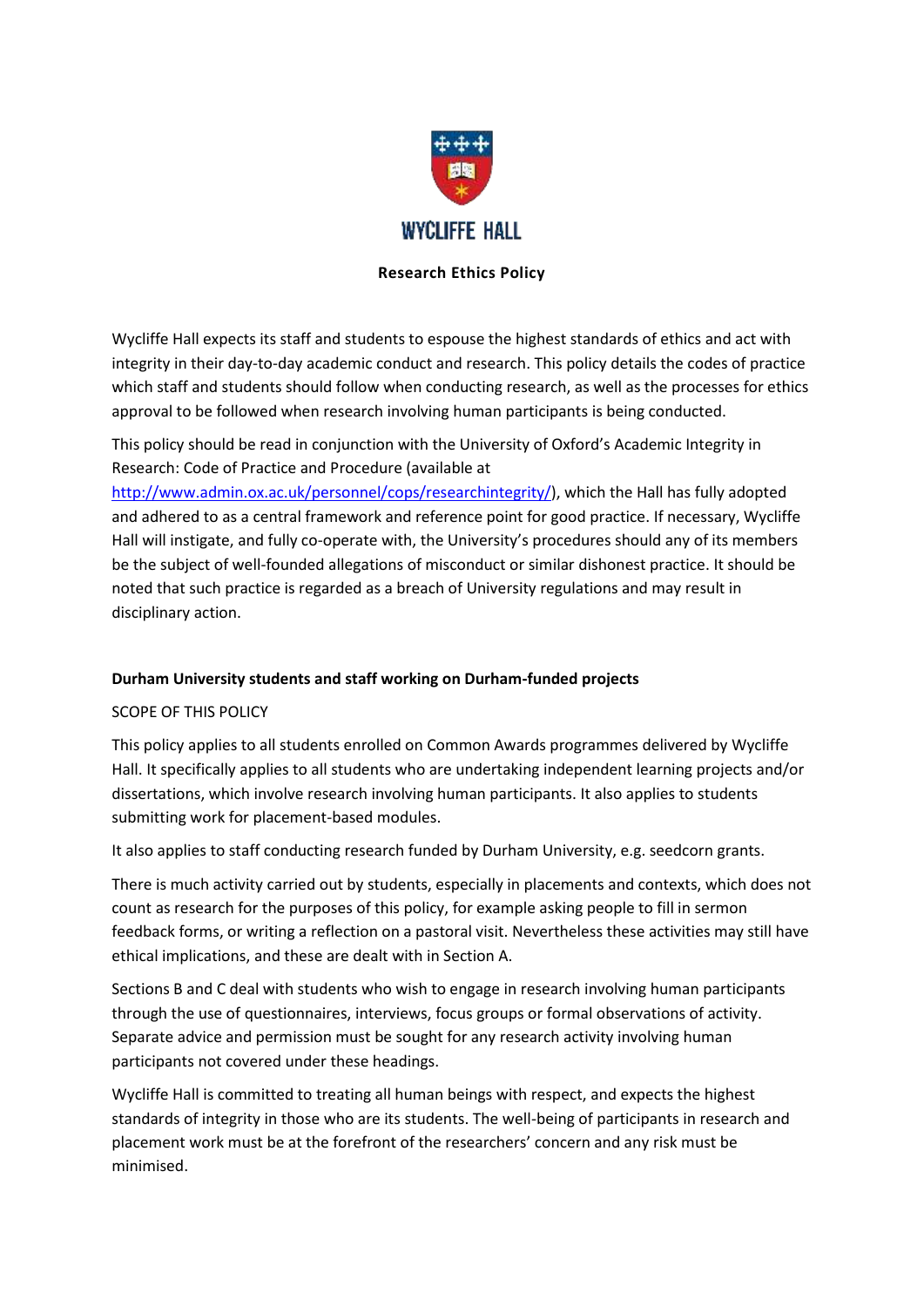#### SECTION A: PLACEMENTS AND EXPERIENCE-BASED REFLECTIONS

Work leading to placement or other experience-based reflections does not generally count as research for the purposes of this policy. Although students may use encounters with others for their reflections, the emphasis of these forms of assessment is on self-reflection and integrating that with critical theological enquiry. The sources for reflection will primarily include journals, personal stories, evaluation by others of a specific activity with which the student was recently involved, and similar sources, rather than people's personal details. They are less likely to involve what are clearly research methods such as questionnaires, interviews, focus groups or formal observation of individuals. When they do include such methods, or if there are other reasons to judge that a formal research project is being undertaken, the guidance in Section B and the ethics approval process in Section C must be followed.

- Informed Consent: In the case of reflection on a student's observation of a group activity involving adults (e.g. worship) where direct contact with those individuals is not involved, the consent of the organisation (e.g. PCC) will be sufficient. Forms which allow members of a placement church congregation to evaluate student activity should make clear the way these will subsequently be used. The use of video recording needs specific consent from any identifiable subjects.
- Confidentiality and Anonymity: Placement submissions in Common Awards programmes require the student to reflect on context as a relevant aspect of ministerial practice. This does not remove the expectation of anonymising persons and locations that appear in experiencebased reflections, or in evidence provided as appendices to assignments. General details should be used in order to contextualise the work rather than naming the location.

When referring to evidence of the nature of the context, students are expected to exercise discretion and sensitivity. For example, parish demographics developed by the Church of England statistics department can be referred to but it is expected that students render their citations general, referring to the page and publication year, but not the specific parish.

Written work remains the intellectual property of the student and will not be shared by the supervisor or examiners with others, except those bound by the confidentiality of the assessment process. Supervisors or examiners who wish to cite students' work in any context should seek the permission of the student and ascertain that if any personal stories are retold, the appropriate written permissions have been obtained. Students who subsequently wish to make available their writing or reflections to a wider audience should seek the written permission of those whose stories they wish to tell – even if names have been altered – in order to preserve confidentiality and confidence.

 Data Protection: Information held on computer relating to an identifiable subject falls within the scope of the Data Protection Act. It is the responsibility of the student to work within Wycliffe Hall's Data Protection Policy.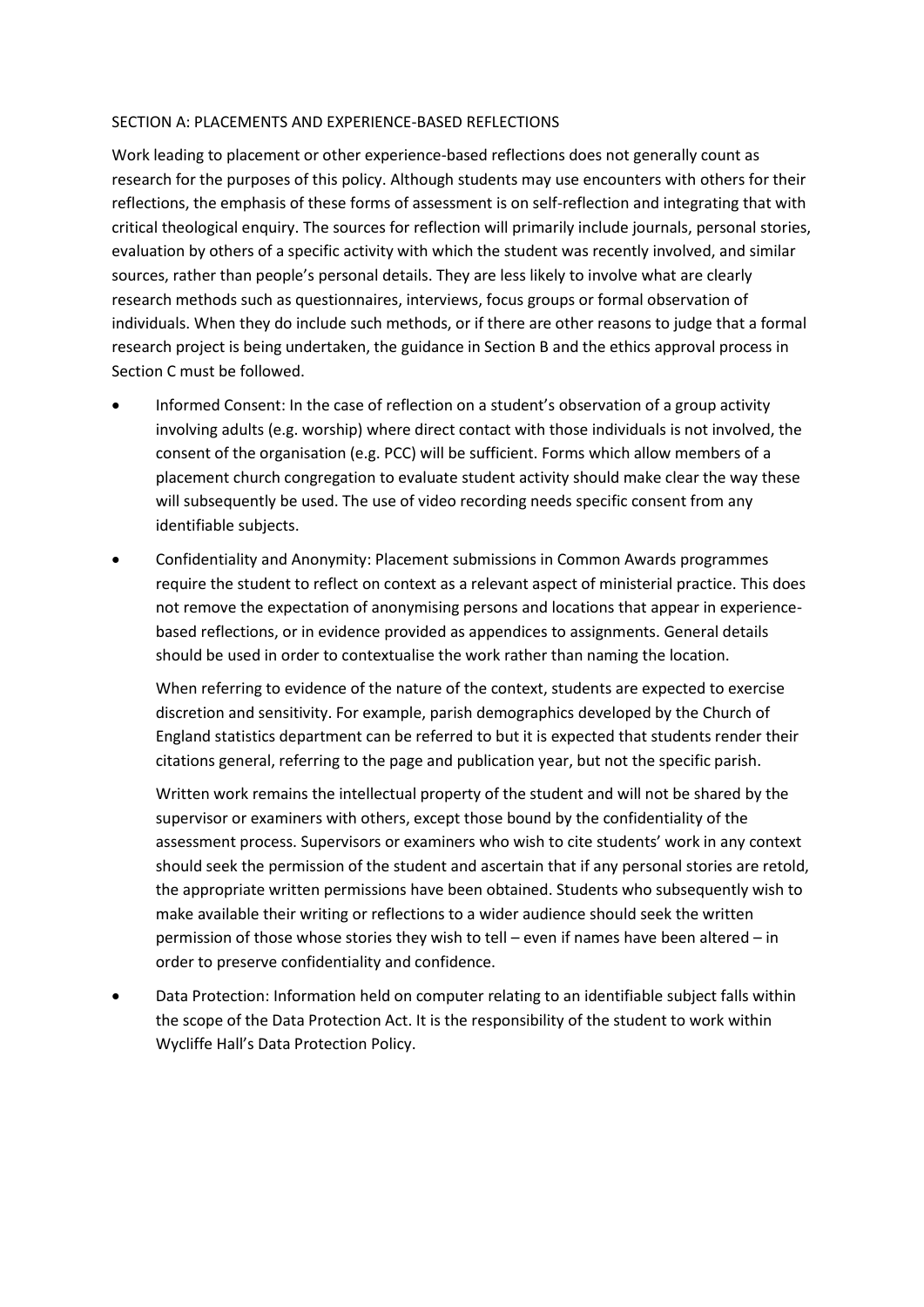### SECTION B: RESEARCH INVOLVING HUMAN PARTICIPANTS

Ethics approval must be sought for any research involving human participants. If there is any doubt about whether ethics approval is necessary, students should seek the guidance of the Senior Tutor in the first instance.

- Safeguarding: Interviews with children, young people under the age of 18, or vulnerable adults, whether individually or in a group must never be conducted by the interviewer alone. A responsible adult such as a parent, carer or teacher must be present. It is the responsibility of students to ascertain and adhere to the safeguarding guidelines of the church or other context in which research is conducted. Any commitment to confidentiality made to participants does not obviate the need to follow safeguarding guidelines. To ensure that safeguarding processes are followed, Wycliffe Hall's Safeguarding Officer will be a member of the Research Ethics Panel.
- Informed Consent: All participants in research must give their informed consent to participate. Where specific individuals are invited consent should be in writing. Participants must have been informed, in writing, of the nature of the research and their participation in it, of any risks, and of the intended use for any information they give. In this way their consent will be informed, valid, and freely given. The extent of the readership of the final project should also make clear: whether it will be read only by examiners, available to library users, or be published more widely.

In addition, permission for the proposed research must also be sought from any institution, school or church, where the research takes place. Where participants are recruited from clients of a particular service-provider, whether public or private, written permission must be sought from that provider, eg NHS, Social Services etc.

Where participants under the age of 16 are involved in any research, informed consent must be obtained in writing from their parents or legal guardians.

Specific consent must be obtained where interviews or observations are going to be audio or video recorded.

The right for a participant to withdraw from the research, and withdraw their consent at any time during the phase of the research in which the student is gathering data must be made clear and the mechanism to do so communicated to the participant.

 Confidentiality and Anonymity: The confidentiality of participants must be respected, particularly with respect to any personal information obtained from them. Participants must be informed, in writing, of how this will be secured.

Normally, information used in final forms of assessment must be anonymised, along with the details of other identifying information (the names of local churches or projects, etc). Descriptions of the location of research should be general rather than specific (e.g. referring to 'a church in an industrial district of a large urban city, with very high proportion of racial and religious diversity' rather than 'St Peter's, Moss Side).

Remember that people may be easily identifiable from their role or details of context. If such factors mean that anonymity cannot be guaranteed, this must be made clear at the point at which consent is obtained.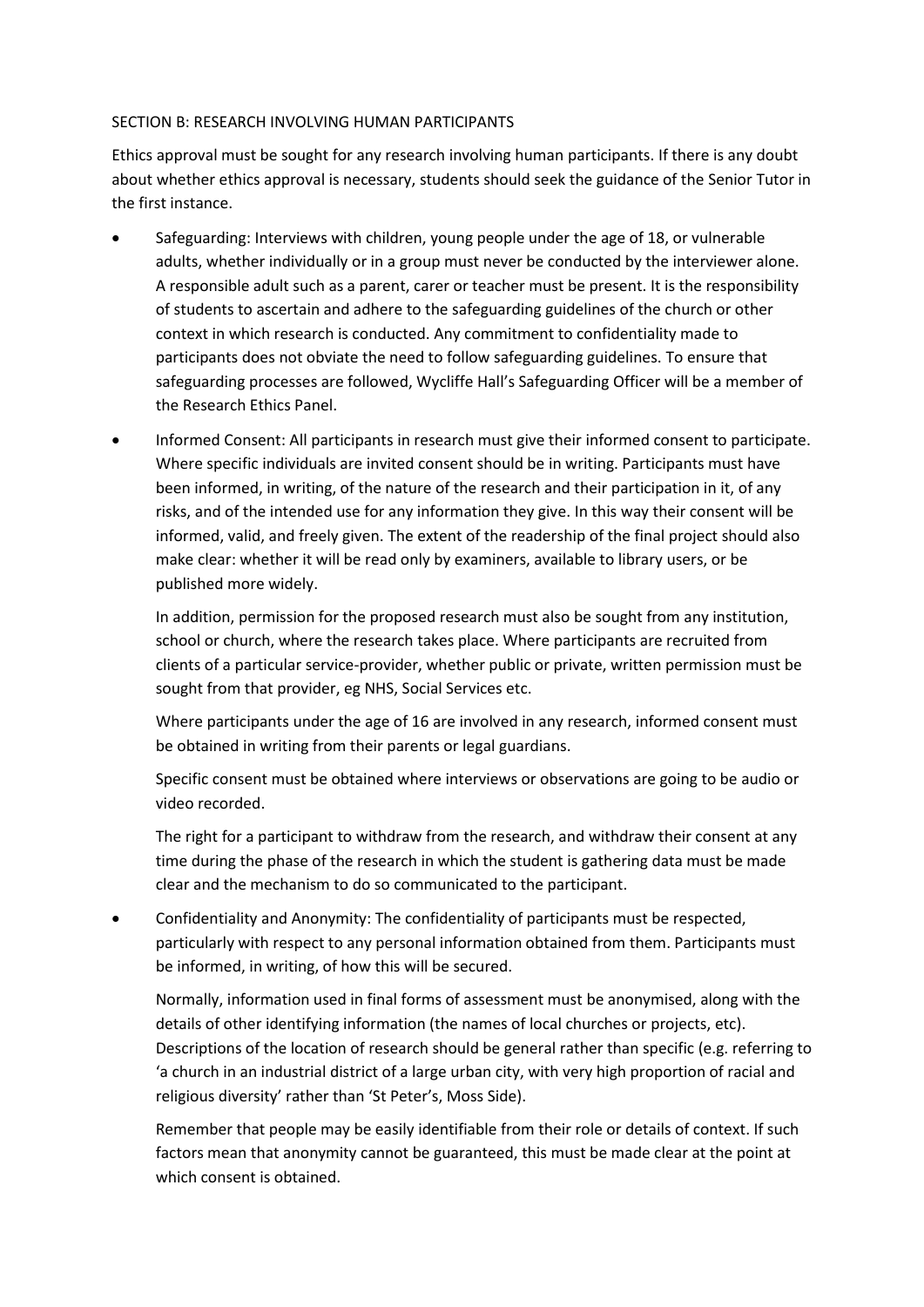Only where express permission has been given by an individual in writing to the use of personally identifiable information being used may it be so.

If it seems necessary to include in the supporting documentation something such as a church newsletter that will identify the place where the research was undertaken and it is not possible to remove or obscure such details, permission must be obtained from a recognised authoritative body eg PCC or incumbent, and from anyone whose character, opinions, etc., feature in the assignment and who can be identified by means of the material in the supporting documentation.

Assessors of submitted work are bound by the same expectations of confidentiality.

The submission of work for assessment is distinct from work that will be published. The former has a confidential system of assessment, the latter has a wider public audience. If there is the possibility of publication, participants must be made aware of this in advance of the research beginning and this possibility must form an explicit part of the consent obtained. If publication becomes a possibility after consents have been obtained, new written consent must be gained.

 Data Protection: All research must be carried out within the bounds of the Data Protection Act. This includes requirements for secure data storage and destruction of data. It is the responsibility of the student to inform themselves of these parameters, and to work within the Wycliffe Hall Data Protection Policy.

Informed consent must be obtained by participants when any personal data is to be held about them. Informed consent means that participants must be clear about what data will be stored, why, how, and for how long.

- The Conduct of interviews
	- a) Act politely and courteously at all times.
	- b) Explain to the interviewee(s) the nature and purpose of your project.
	- c) Explain how the interview is to be used.
	- d) Obtain permission for the interview to be recorded, if this will be necessary.
	- e) Clearly set out the scope of confidentiality within the interview.
	- f) Make it clear that the participant can terminate the interview at any time.
	- g) Obtain any consents in writing.

### SECTION C: ETHICS APPROVAL PROCESS FOR RESEARCH INVOLVING HUMAN PARTICIPANTS

Ethics approval is sought using the Ethics Approval Form (Appendix 3). This requires an outline of the nature and purpose of the research and the completion of a checklist that identifies ethical issues and subsequent comment to assess the risk involved. This form must be submitted before research commences. Along with the form, any of the following that are relevant to the research must be submitted for approval: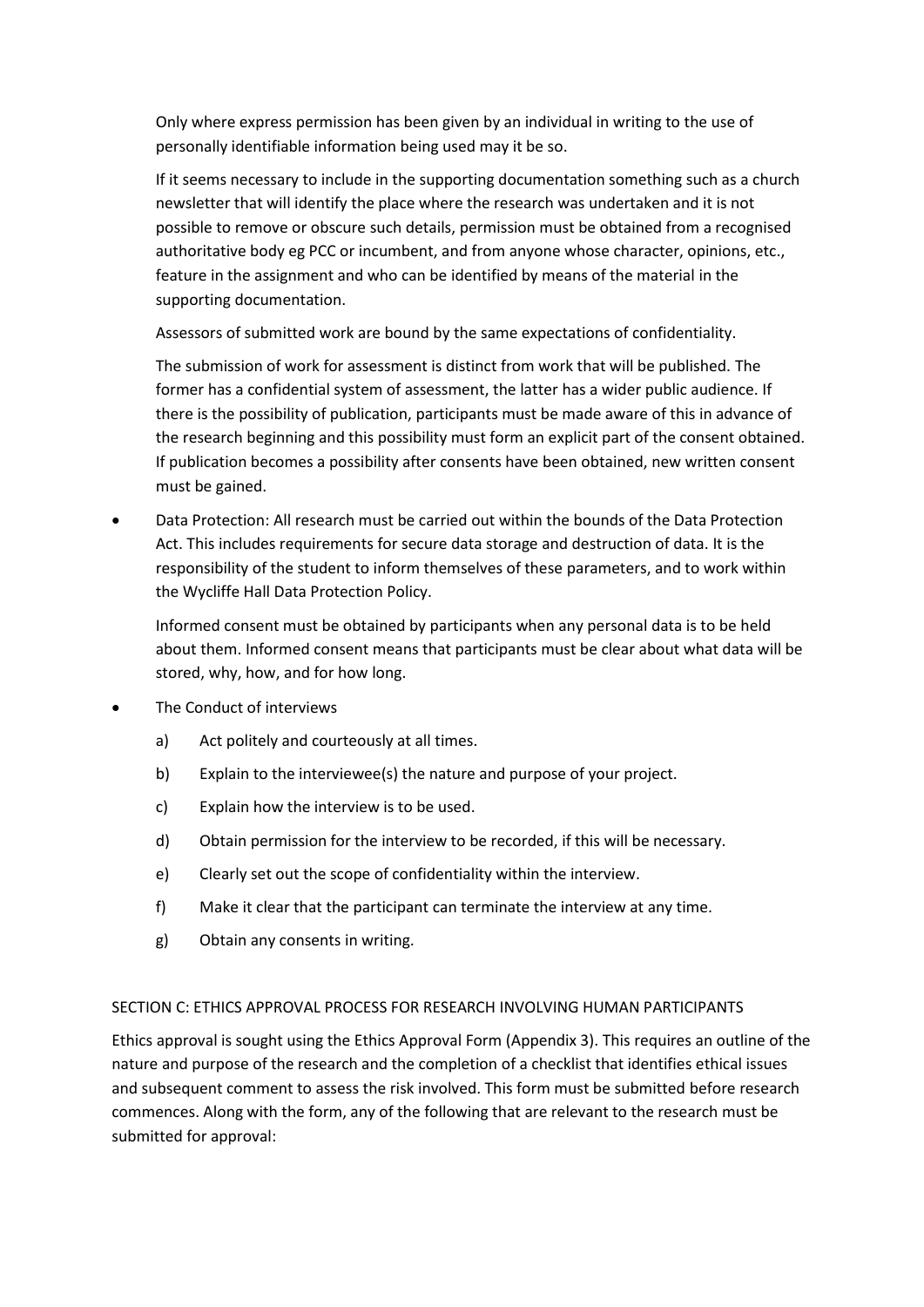- A participant information sheet that clearly explains the study such that they are in a position to give informed consent (see guidelines in Appendix 1).
- A consent form for use by participants which will also specifically include permission to record any interview or observations if relevant, and detail the opportunity to withdraw (see example in Appendix 2).
- Any questionnaires that will be used.
- In the case of a structured, or semi-structured interview, an account of the questions and/or areas that are to be discussed.

Ethics approval forms are reviewed by the Wycliffe Hall Common Awards Research Ethics Panel. The Panel may require alterations to the documentation or to the research design itself and in these cases all documents must be resubmitted. No data collection should begin until the researcher has received written approval from the Academic Dean.

Where high risk proposals are made (for example dealing with vulnerable groups and/or addressing sensitive issues) Wycliffe Hall will draw on appropriate expertise to make the decision, which may need to be from beyond the Hall. The University Liaison Officer and/or External Examiner may be asked to advise either on the proposal or on where such expertise may be found.

The Wycliffe Hall Common Awards Research Ethics Panel reports to the Wycliffe Hall Common Awards Management Committee. It is responsible for reviewing and approving research activity involving human participants, and ensuring that the Hall follows best practice.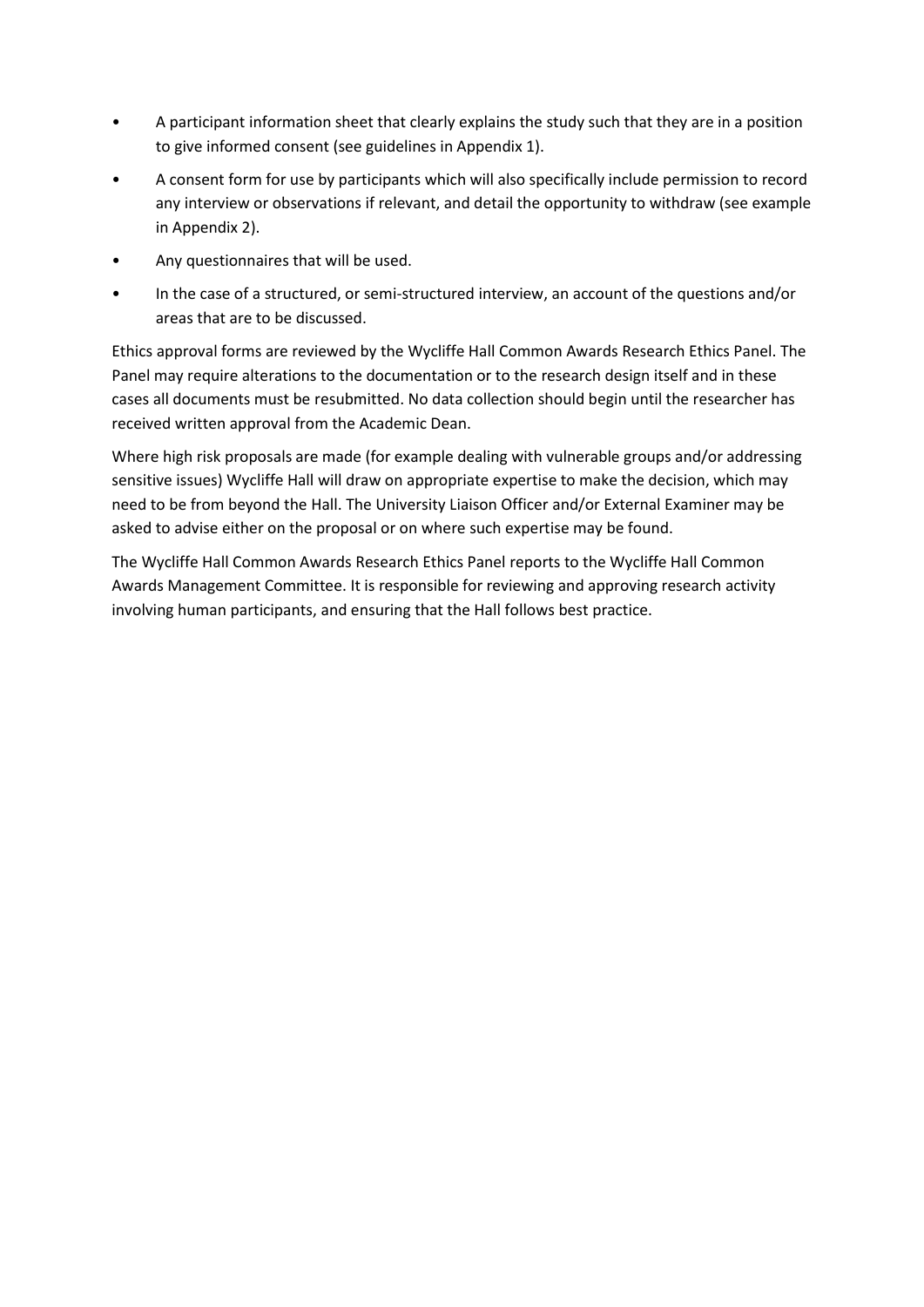## **Oxford University students and staff working on all other projects**

This policy applies to all students enrolled on Oxford University programmes. It specifically applies to students who are undertaking dissertations which involve research involving human participants. It also applies to staff conducting research involving human participants except where that research is funded by Durham University, e.g. seedcorn grants.

Details of the University's Policy on the ethical conduct of research involving human participants and personal data, which you are expected to follow, are available at [https://researchsupport.admin.ox.ac.uk/governance/ethics/committees/policy.](https://researchsupport.admin.ox.ac.uk/governance/ethics/committees/policy) This policy should be read in conjunction with the University's Academic Integrity in Research: Code of Practice and Procedure, which Wycliffe has fully adopted, and which is available at [http://www.admin.ox.ac.uk/personnel/cops/researchintegrity/.](http://www.admin.ox.ac.uk/personnel/cops/researchintegrity/)

Details of ethics approval processes are available at [https://researchsupport.admin.ox.ac.uk/governance/ethics/apply/sshidrec.](https://researchsupport.admin.ox.ac.uk/governance/ethics/apply/sshidrec)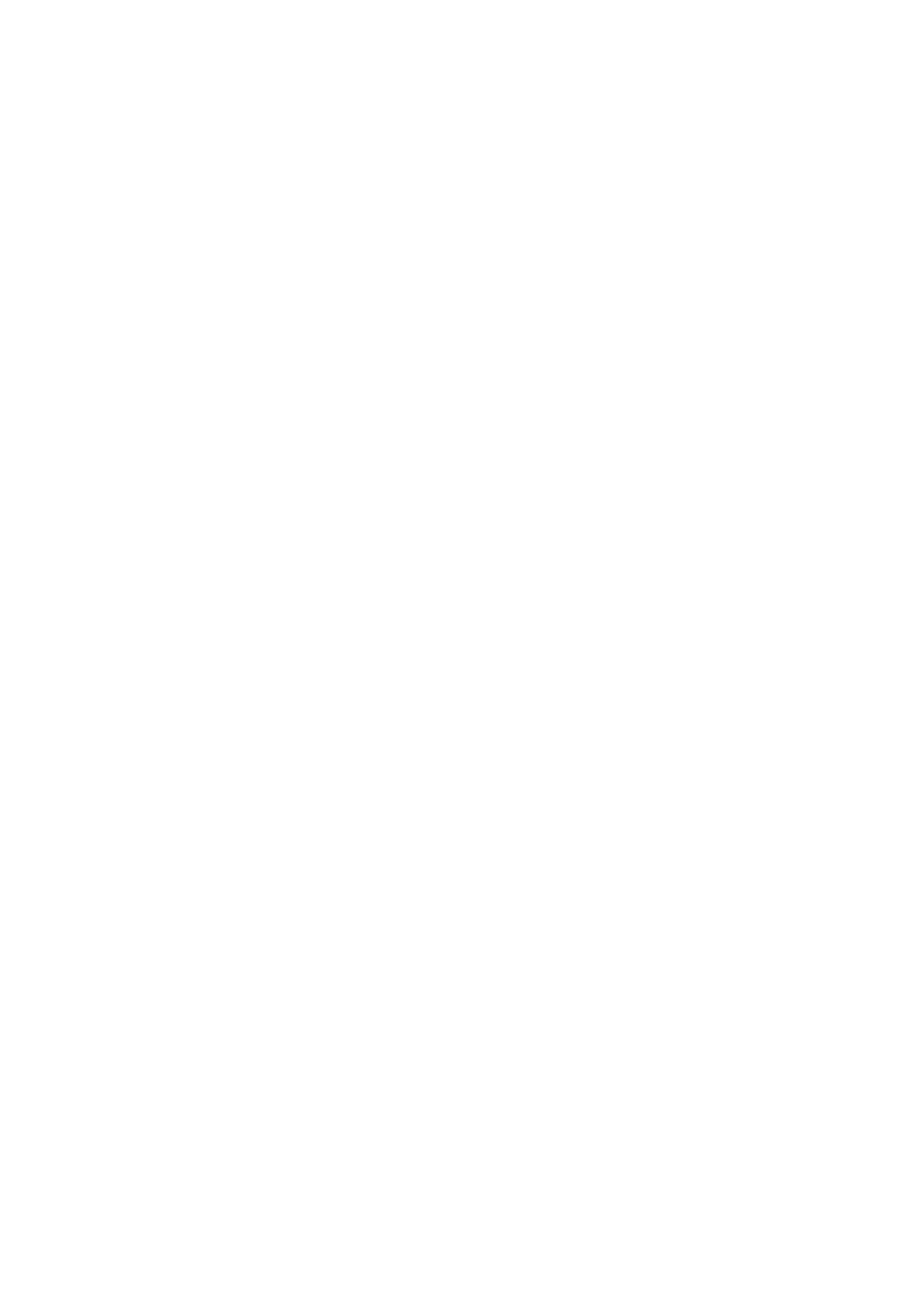| <b>VERSION CONTROL</b>   |                      |                     |           |                        |                        |  |  |
|--------------------------|----------------------|---------------------|-----------|------------------------|------------------------|--|--|
| Version<br><b>Number</b> | Policy<br>Gatekeeper | Date of<br>Approval | Committee | Date to Take<br>Effect | Date of Next<br>Review |  |  |
| V <sub>1</sub>           | <b>KAR</b>           | 14.02.18            | Education | 14.02.18               | Trinity 2021           |  |  |
|                          |                      |                     |           |                        |                        |  |  |

It is the responsibility of the Gatekeeper of each policy to check annually whether there have been any legislative and/or University policy changes that are relevant to Wycliffe Hall.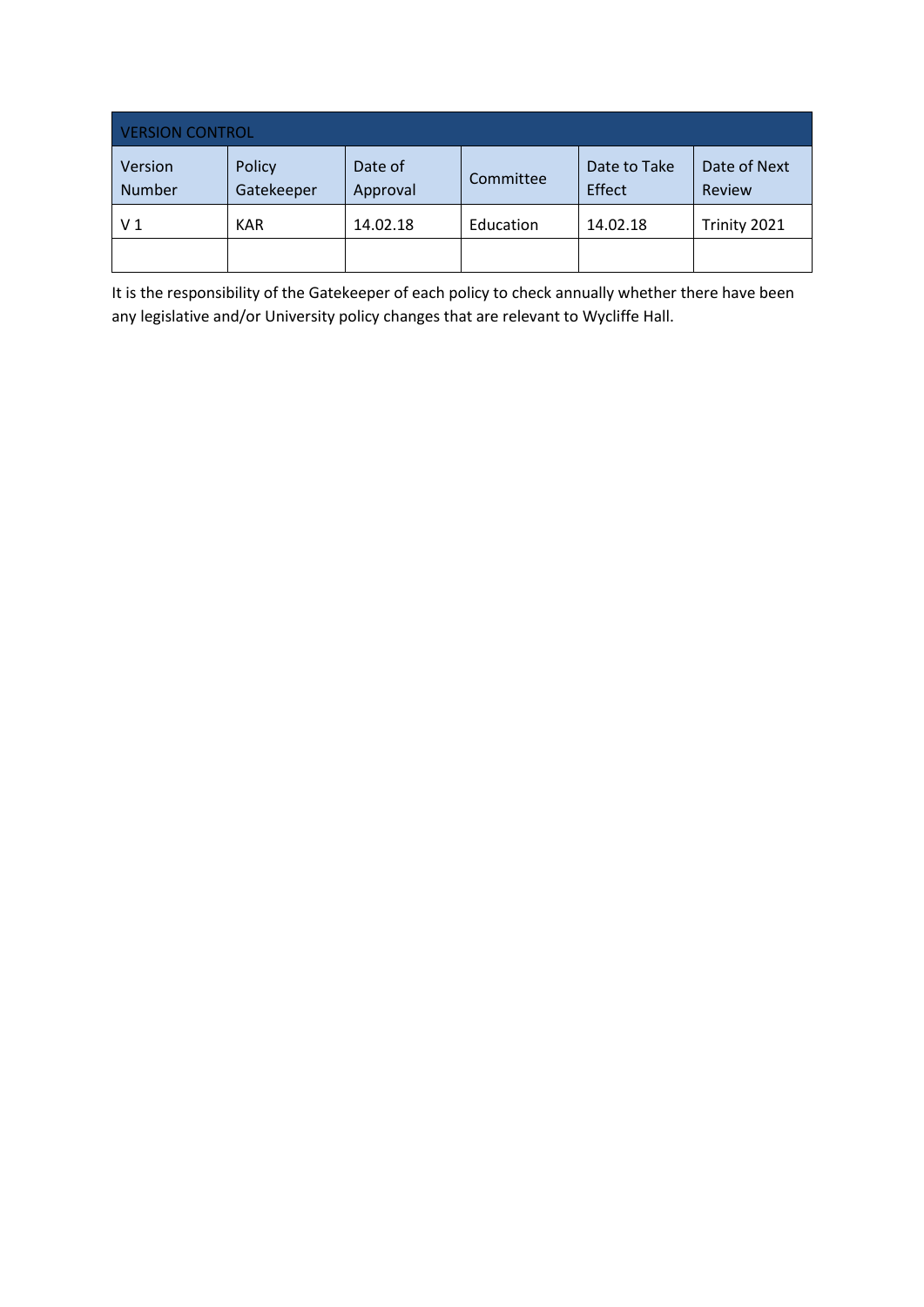## **Appendix 1: guidelines for participant information sheet**

Potential participants in your research should be given sufficient information to allow them to decide whether or not they wish to take part. The information you give should be written in clear, non-technical language that is easy to understand. You should include the following information:

1. Study Title

Give the title of your study. If it contains technical terms or is not self-explanatory to a lay person, you should include a brief explanation.

1. Invite Participation

A brief paragraph inviting the person to take part. For example:

You are being invited to take part in a research study. In order to help you decide whether to take part, it is important for you to understand why the research is being done and what it will involve. Please take time to read the following information carefully. You may wish to discuss it with others. For any further information or questions about my research, please contact me on: XXXX

- 2. Provide brief information on the aims and purpose of the project
- 3. Explain why the person has been chosen and who else will take part
- 4. Informed consent

The potential participant should be told that participation is entirely voluntary. For example:

You are free to decide whether or not to take part. If you decide you do wish to take part, you are free to withdraw at any time, without giving a reason. It is usually not practical to withdraw after the research project has been written up. If you take part you will be asked to sign a consent form, and you will be given a copy of it to keep.

2. Information about what the research will involve

Clear description of what the participant will be asked to do, giving an idea of how much time it will take. You should give information about your research method, e.g. interview or focus group.

3. Information about any risks or benefits for the participant

Risks – for example if your interview addresses potentially painful personal issues which may affect the participant's well-being, you should alert them to this possibility, and provide information about who they should contact for support if this happens.

Benefits – for example your research might provide an opportunity to contribute to our understanding of some issue. Do not exaggerate the benefits if none are obvious.

4. Confidentiality

You should provide information about the limits of confidentiality and the security of information. Provide specific details of how confidentiality will be maintained and who is likely to have access to personal information and data; e.g. supervisors, internal and external examiners. Do not provide promises of absolute confidentiality as a few staff may have limited access to data in order to mark the project, but state that every effort will be made to provide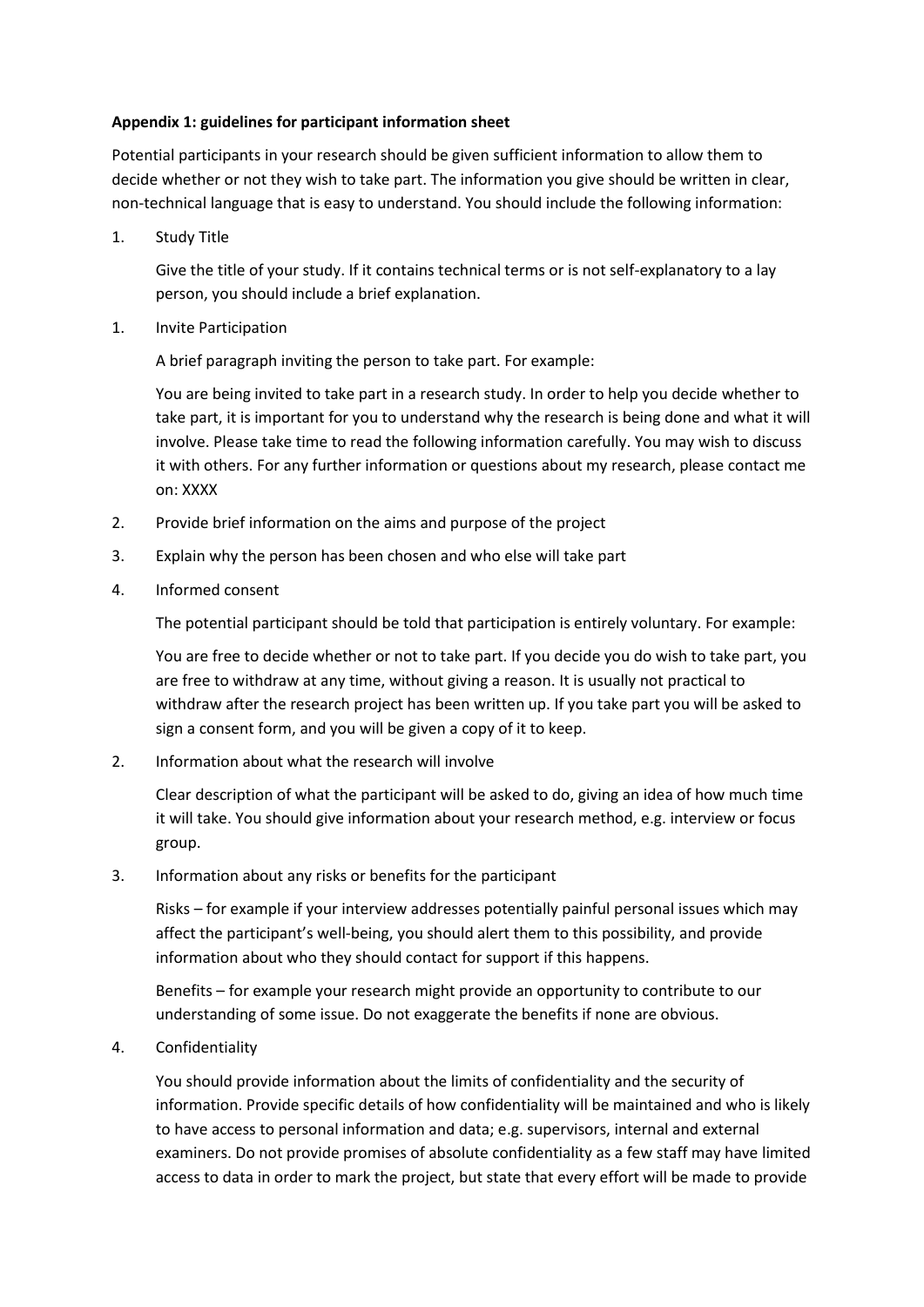as much confidentiality as possible. Under normal circumstances no-one else should have access to the participant's details or data. Confidentiality includes the fact of the person's participation as well as their data. Only in exceptional circumstances might personal details or raw data need to be examined by staff or examiners.

5. Data

Provide information about what will happen to the information you collect and any participant details; how and where it will be presented, who is likely to read it and whether surveys or interviews will be destroyed after the assessment has been marked. Inform the participant of the extent to which they may or may not be identifiable. If data is to be retained after the end of the project, you must give clear information about how and why this will happen.

6. Further information

Provide the contact details for yourself and your TEI supervisor for the potential participant to contact if they require further information and would like to take part. Refer the potential participant to the Wycliffe Hall Research Ethics Policy and tell them where this can be viewed.

7. Thank the potential participant for considering taking part.

Participants must be given a copy of the information sheet and a copy of the signed, dated consent form. The original signed consent form will be kept by the student.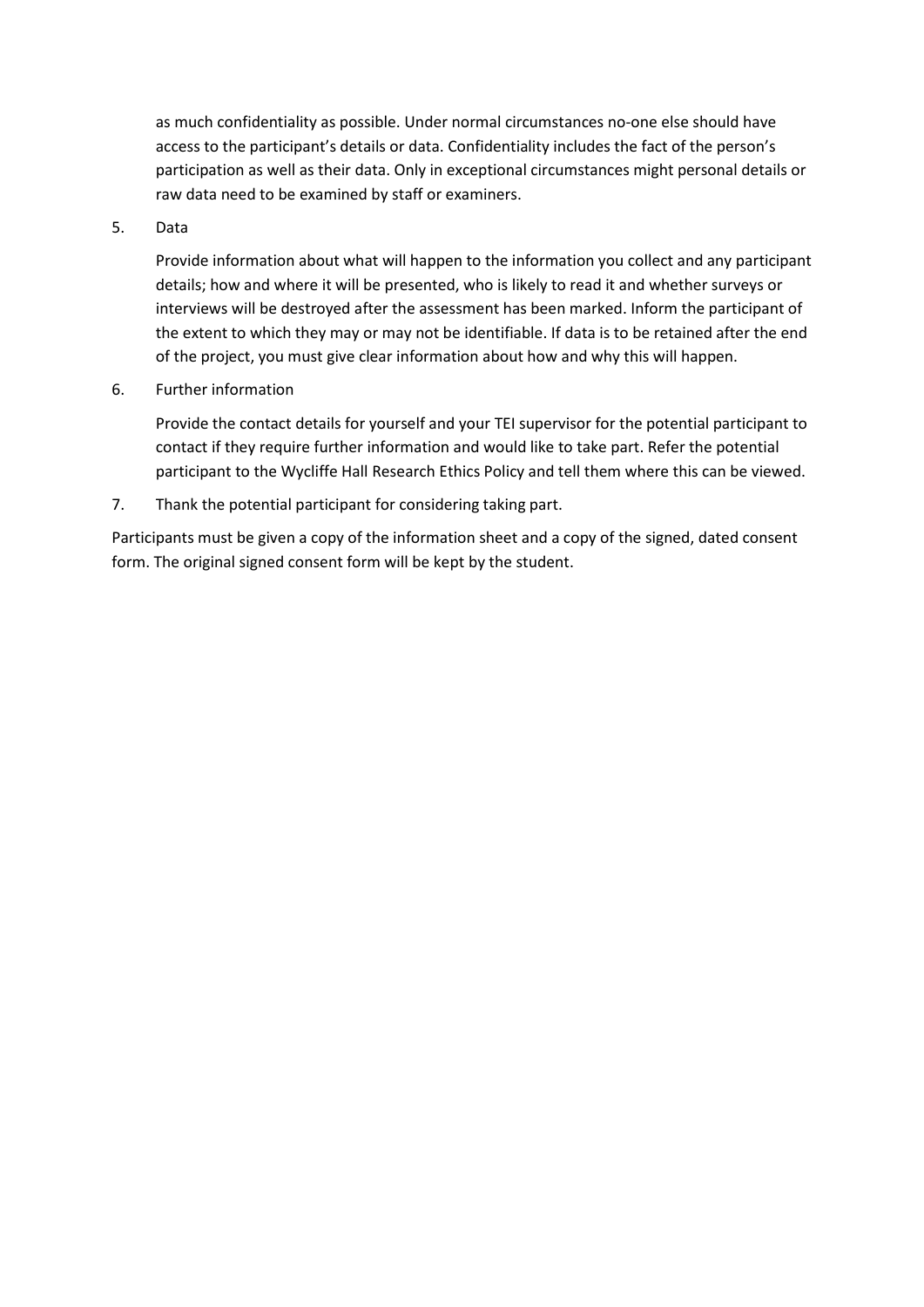### **Appendix 2: example consent form**

Participant Identification Code:

Title of Project:

Student Name:

Supervisor Name:

Please read and sign:

(Additional information should be included as appropriate, e.g. 'I agree to the interview being audio recorded)

I confirm at I have read and understand the information sheet about the above-named project and have had the opportunity to ask questions.

I understand that participation is voluntary and that I am free to withdraw at any time prior to the research project being written up, without giving a reason.

I agree to take part in this project.

Name of participant:

Date:

Signature:

Name of student:

Date:

Signature:

Participants will be given a copy of this signed, dated consent form. The original signed consent form will be kept by the student.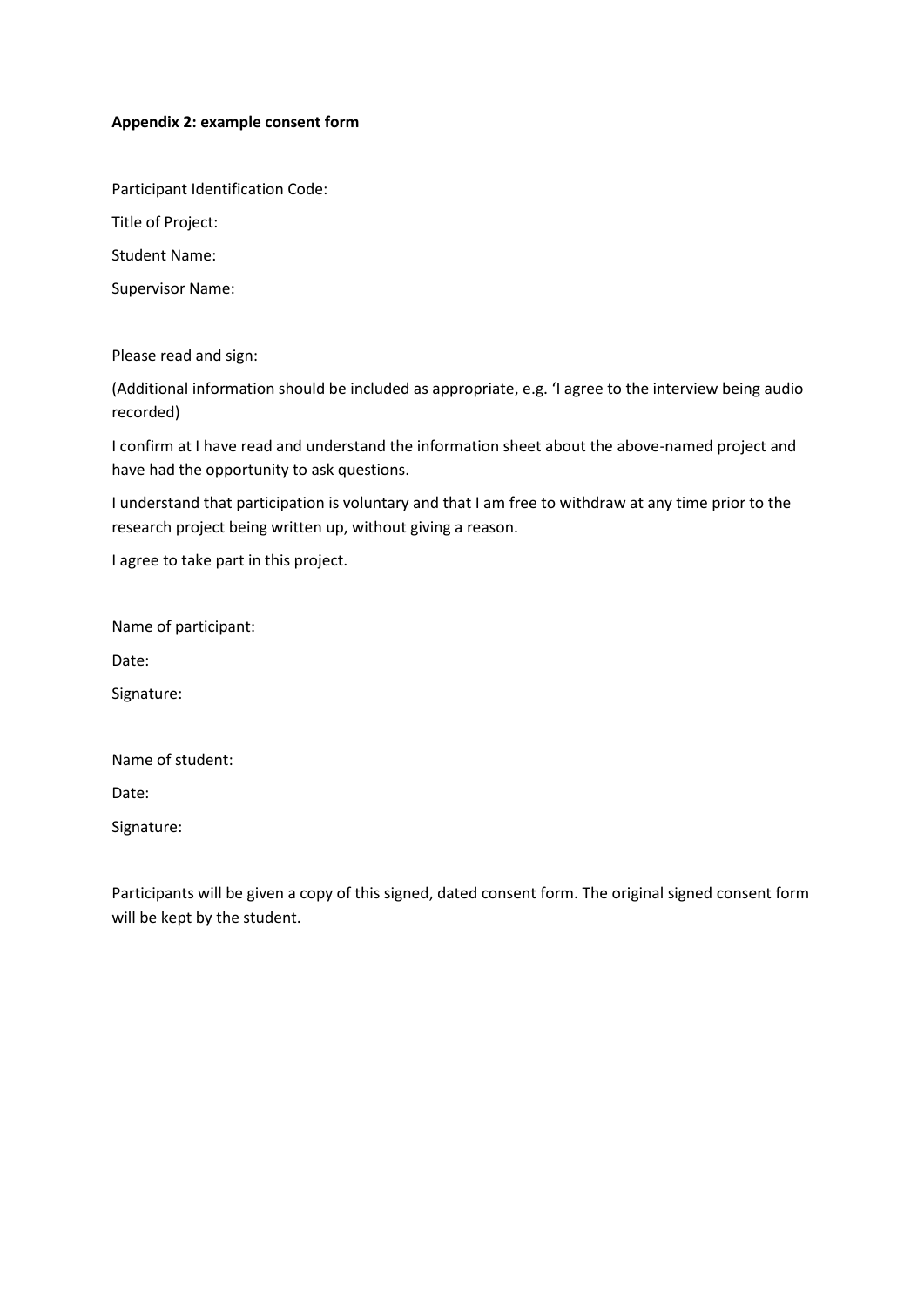### **Appendix 3: ethics approval form**

#### **SECTION A: STUDENT INFORMATION**

| Name                 |  |
|----------------------|--|
| Module name and code |  |
| Assignment title     |  |

### **SECTION B: INITIAL DECLARATION**

| This investigation will include research involving children or young people under 16 | No/Yes |
|--------------------------------------------------------------------------------------|--------|
| This investigation will include research involving young people aged 16-18           | No/Yes |
| This investigation will include research involving adults                            | No/Yes |
| This investigation will include research involving vulnerable adults                 | No/Yes |

NB This form covers research involving human participants through the use of questionnaires, interviews, focus groups or observations of activity. Separate advice and permission must be sought for any research activity not covered under these headings.

All students must complete all sections of this form. You should include with your application a copy of your proposed Consent Form and Information Sheet for participants. Completed applications should be submitted to [academic.administrator@wycliffe.ox.ac.uk.](mailto:academic.administrator@wycliffe.ox.ac.uk)

### **SECTION C: DETAILS OF RESEARCH**

Please answer all the following questions. Where Yes/No is requested, please give details.

1. What are the aims of this study/project?

2. How will the study be carried out? (e.g. interviews, questionnaires, observation)

*Please include copies of any questionnaires with your application* 

3. How many participants will be recruited, and by what criteria will they be selected?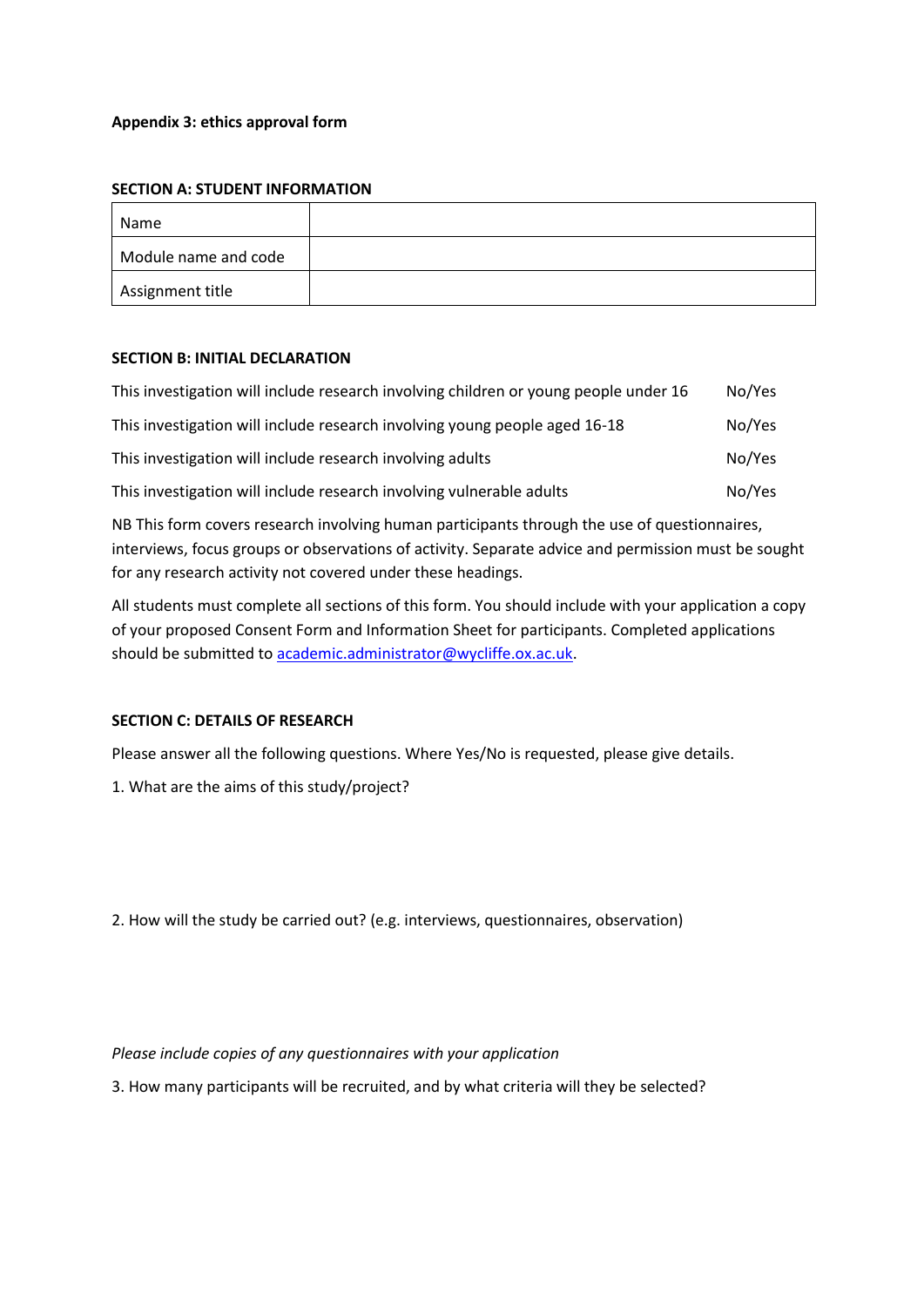#### SAFEGUARDING

4. Does the study involve participants who are under 18 or particularly vulnerable or unable to give informed consent? No/Yes

5. Have any safeguarding issues have you identified? If yes, provide details of the arrangements you will make to ensure safeguarding good practice. No/Yes

6. Will the study involve discussion of sensitive topics not usually addressed in your placement work? No/Yes

7. Could the study induce psychological stress, anxiety, or cause harm or negative consequences to the participants beyond the risks encountered in normal life? No/Yes

8. Will financial inducements (other than reasonable expenses) be offered to participants? No/Yes

9. Do you foresee any other particular ethical issues?

#### INFORMED CONSENT

10. Will you ensure informed consent from No/Yes individual participants?

*(please include a copy of your information sheet and consent form with your application)*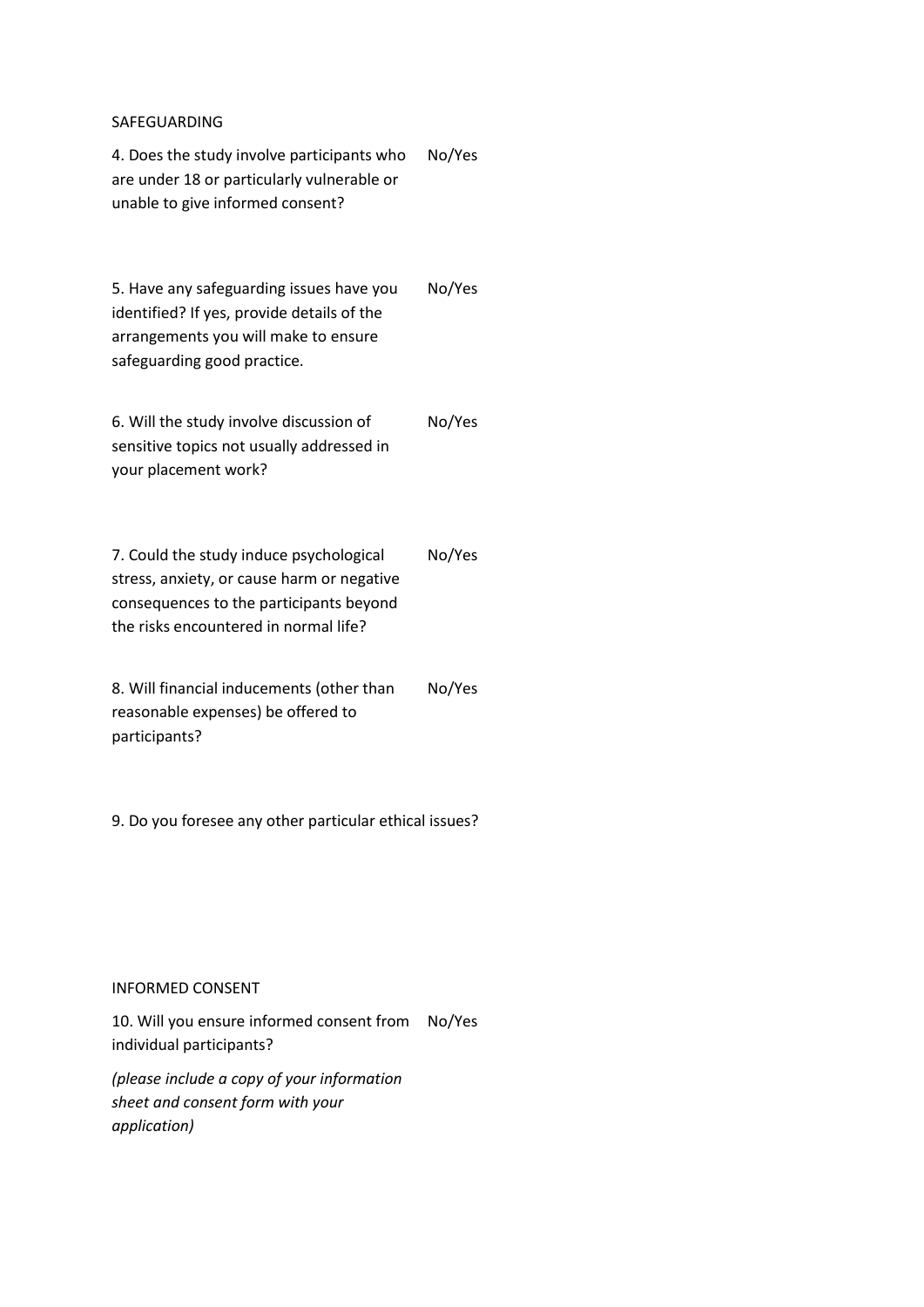11. Do you need to seek permission from any institution or service-providers? No/Yes

12. Will any interviews be audio or video recorded? No/Yes

#### CONFIDENTIALITY AND ANONYMITY

12. How will confidentiality of individual participants be maintained?

13. How will the confidentiality of the placement or context be maintained?

14. Who will have access to the data gathered?

15. Who will have access to the final piece of work?

DATA PROTECTION

16. How will data be collected (e.g. recording, written notes)?